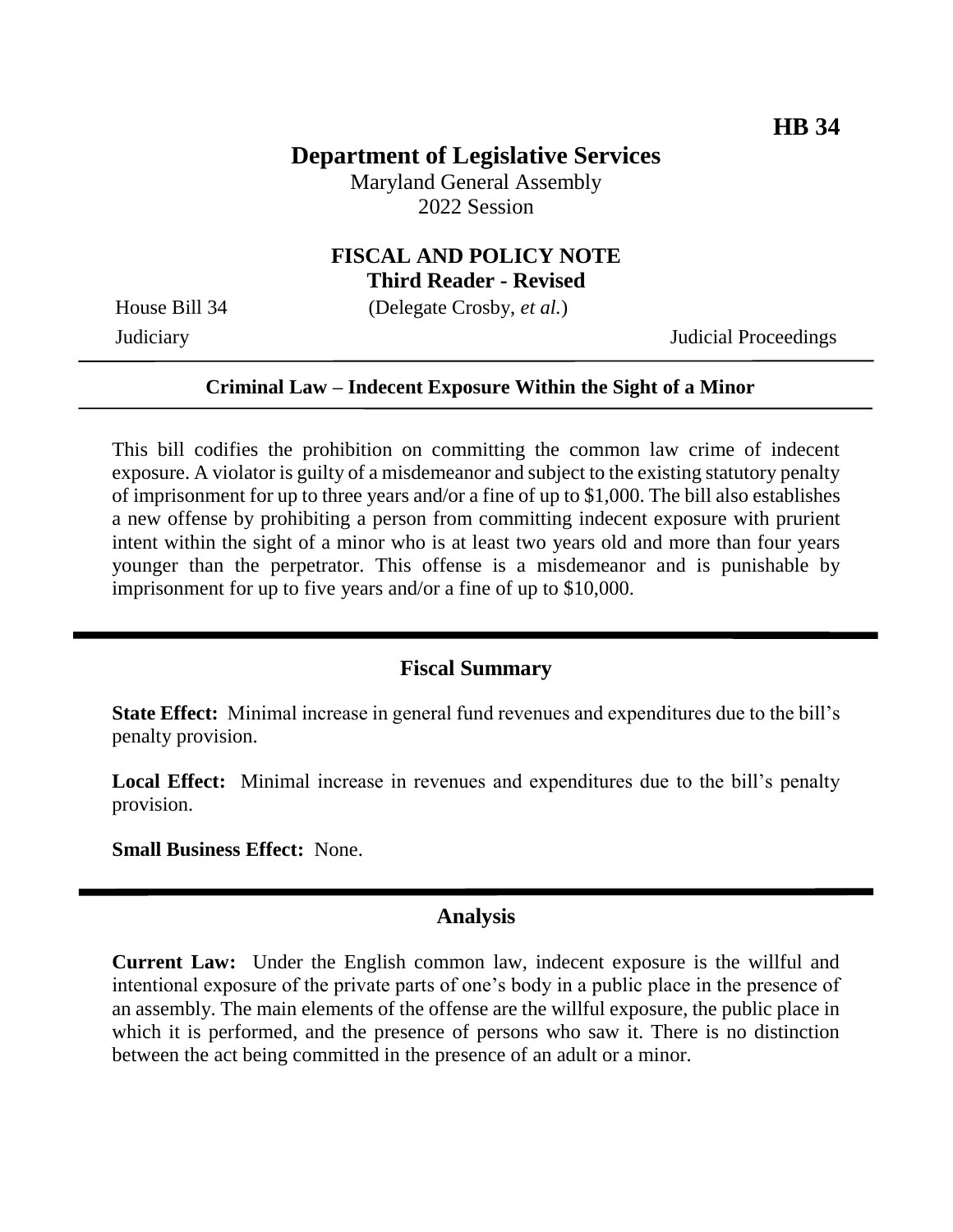Chapter 331 of 2021 specified that indecent exposure includes engaging in an act of masturbation in public, whether or not the person's genitalia are exposed.

**State Revenues:** General fund revenues increase minimally as a result of the bill's monetary penalty provision from cases heard in the District Court.

**State Expenditures:** General fund expenditures increase minimally as a result of the bill's incarceration penalty due to more people being committed to State correctional facilities for longer periods of time and increased payments to counties for reimbursement of inmate costs. The number of people convicted of this proposed crime is expected to be minimal.

The Judiciary advises that in fiscal 2021, there were 619 violations (charges) of indecent exposure filed in the District Court which resulted in 64 convictions. During that time, 111 violations (charges) of indecent exposure were filed in the circuit courts, resulting in 25 convictions. A violation is a charged filed with the court; one person may be associated with multiple violations. The Department of Public Safety and Correctional Services advises that during fiscal 2021 the Division of Parole and Probation conducted 69 intakes and the Division of Correction conducted 3 intakes for indecent exposure.

Persons serving a sentence longer than 18 months are incarcerated in State correctional facilities. Currently, the average total cost per inmate, including overhead, is estimated at \$4,700 per month. Persons serving a sentence of one year or less in a jurisdiction other than Baltimore City are sentenced to local detention facilities. For persons sentenced to a term of between 12 and 18 months, the sentencing judge has the discretion to order that the sentence be served at a local facility or a State correctional facility. The State provides assistance to the counties for locally sentenced inmates and for (1) inmates who are sentenced to and awaiting transfer to the State correctional system; (2) sentenced inmates confined in a local detention center between 12 and 18 months; and (3) inmates who have been sentenced to the custody of the State but are confined in or who receive reentry or other prerelease programming and services from a local facility.

The State does not pay for pretrial detention time in a local correctional facility. Persons sentenced in Baltimore City are generally incarcerated in State correctional facilities. The Baltimore Pretrial Complex, a State-operated facility, is used primarily for pretrial detentions.

**Local Revenues:** Revenues increase minimally as a result of the bill's monetary penalty provision from cases heard in the circuit courts.